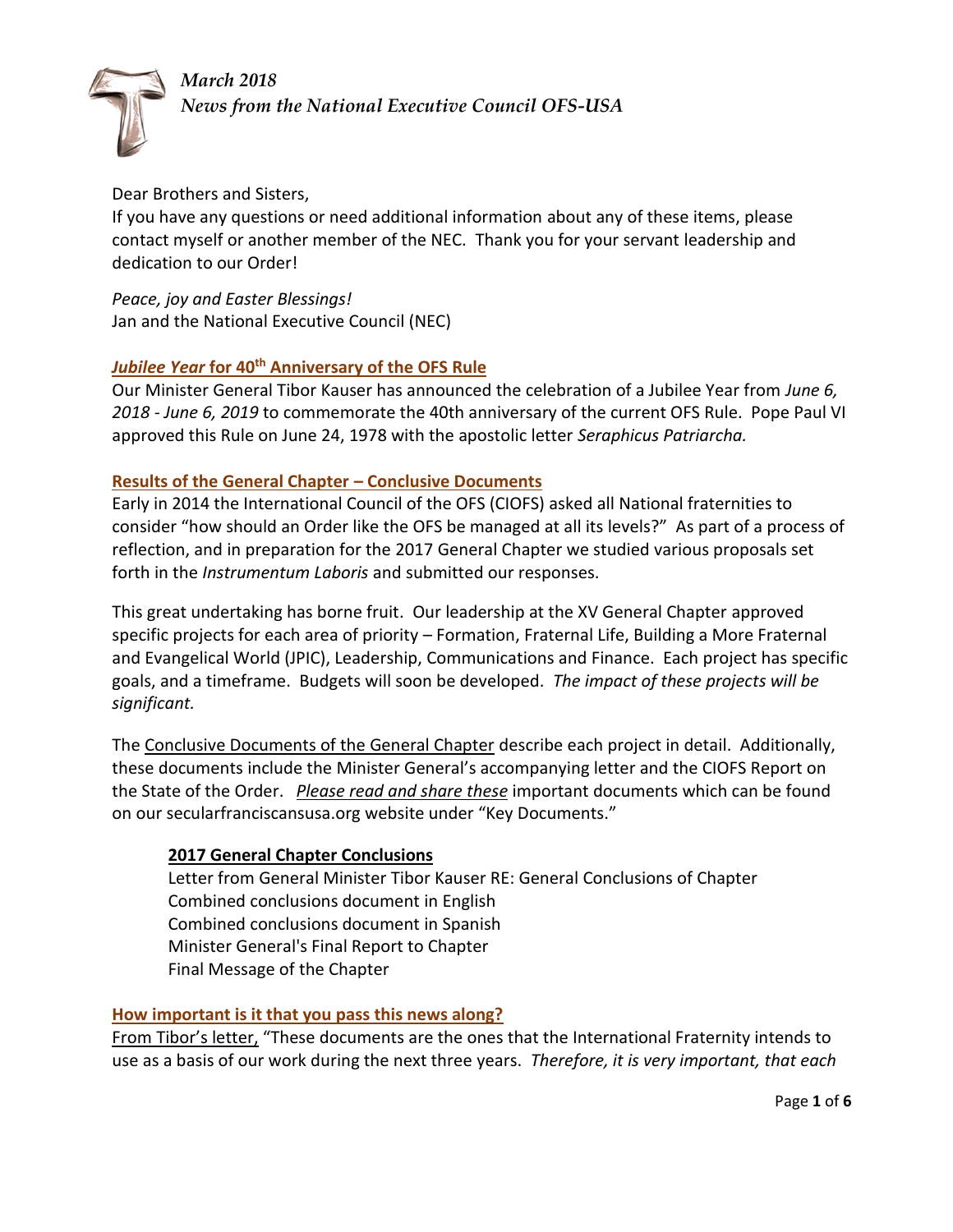and every sister and brother...has the opportunity to study them. Also, I invite all the councils on *each level to study and work on these documents, so that the intentions and decisions of the General Chapter can be implemented."* (Emphasis added.) The NEC agrees that these innovative projects will help to strengthen and renew life in the fraternities on the various levels. Moreover, they will help our Order to meet the expectations of our Church, to "be a great service in the cause of the Kingdom of God in our world today…a model of organic, structural and charismatic unity."<sup>1</sup>

### **2017 NAFRA Chapter Documents on Website**

A reminder that the following documents from our OFS-USA 2017 NAFRA Chapter can be found at [www.nafra-sfo.org](http://www.nafra-sfo.org/) under "Meetings Materials."

- 2017 State of the Order OFS-USA
- Recommendation on the Franciscan Action Network (adopted at Chapter)
- PowerPoint presentations on Multiculturalism and Diversity, Youth and Vocations.

# **Spiritual Assistance and Formation Visioning Workshops**

The Conference of National Spiritual Assistants (CNSA) and National Formation Commission (NFC) in collaboration with the NEC will offer the following back-to-back workshops.

*Please talk with your Regional Formation Director and Regional & Provincial Spiritual Assistants about attending these important gatherings.*

**Dates:** Dates for each workshop are given below **Location:** Savior Pastoral Center in Kansas City, Kansas.

**Cost:** The cost of room, board and transportation to and from the airport is covered for Regional Spiritual Assistants *and* Regional Formation Directors via a Duns Scotus Trust Fund Grant. *There is also limited funding available to assist with travel costs*.

# **Spiritual Assistant Workshop**

 $\overline{\phantom{a}}$ 

**Date:** Arrive on Wednesday, Aug. 29 Workshop begins with dinner on Wednesday August 29 SA Workshop ends with dinner on Thursday, August 30 *Formation Workshop follows – see details below*

# **Who can attend the Spiritual Assistant Workshop?**

- Regional Spiritual Assistants (RSA)
- Provincial Spiritual Assistants (PSA)

<sup>&</sup>lt;sup>1</sup> Message of the Holy Father St. John Paul II to the Secular Franciscan Order, November 2002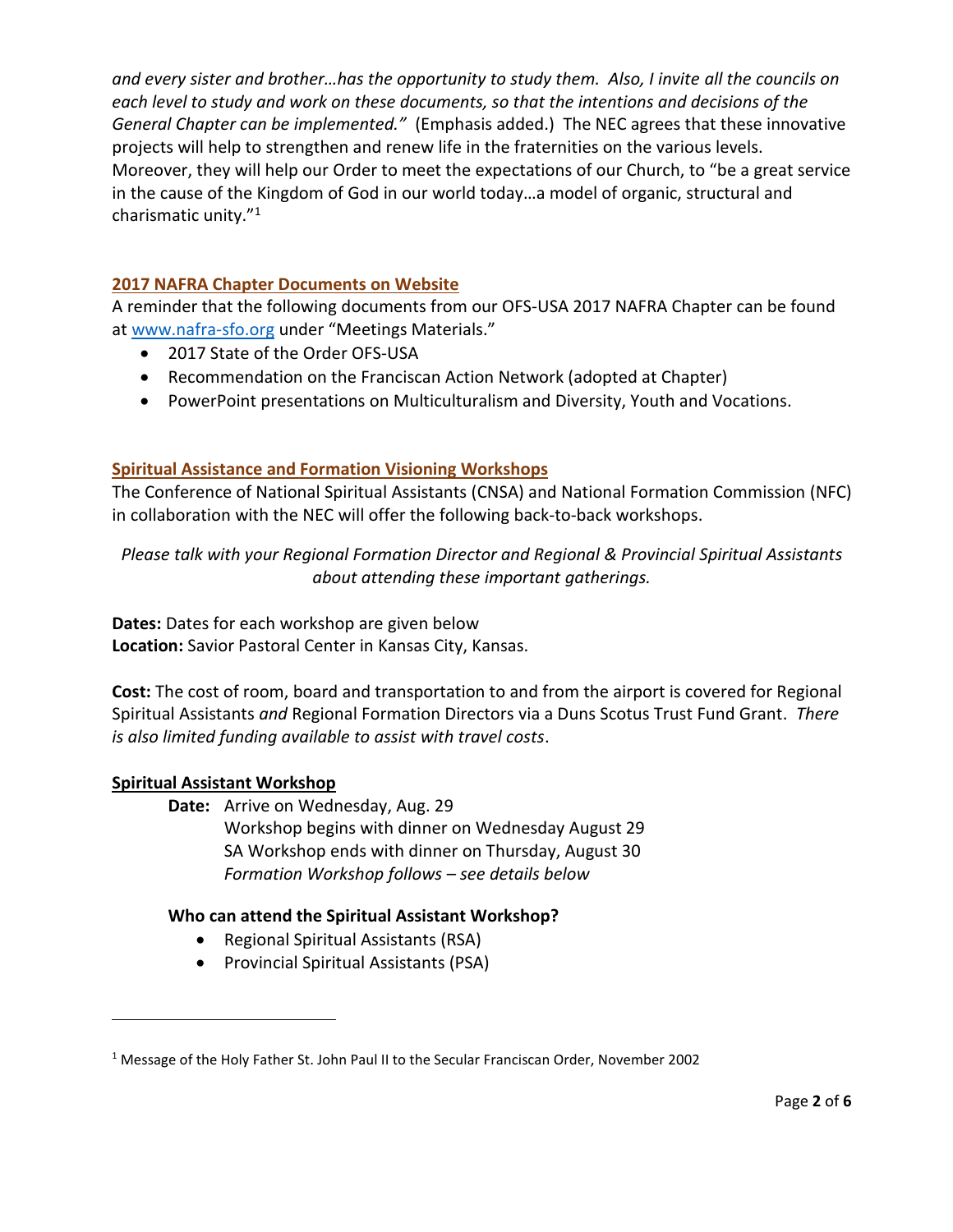**Registration:** Registration begins June 1, 2018. Registration forms will be sent to Regional Spiritual Assistants. Regional Ministers and Vice-Ministers will be copied on the Registration emails. Registration Deadline: July 1, 2018.

**RSA's are encouraged stay!** Regional Spiritual Assistants are encouraged to stay for the Formation Visioning Workshop which begins on Thursday evening, Aug. 30, and ends on Sunday morning Sept. 2.

## **Formation Visioning Workshop**

**Date:** Arrive on Thursday, August 30

Workshop begins with Dinner on Thursday, August 30 Workshop ends after Breakfast on Sunday, September 2 (*Note:* Monday, September 3 is Labor Day)

### **Who can attend?**

- Regional Formation Directors
- Regional Spiritual Assistants
- Selected OFS members interested in Formation \*\*

**Registration:** Registration begins May 1, 2018. Registration forms will be sent to Regional Formation Directors. Regional Ministers and Vice-Ministers will be copied on the Registration emails. Registration Deadline: July 1, 2018.

# **What is "Formation Visioning"?**

In light of the new directives from the General Chapter, most particularly those concerning Formation, we are asking Regional Formation Directors, Regional Spiritual Assistants and selected OFS members to come together with the National Formation Commission and members of the NEC to discern the direction our national formation will take in the coming years.

\*\* The Formation Visioning Workshop is open to a limited number of OFS members who have served on Formation Teams in the past or who are interested in the future of formation in the OFS-USA. Cost of the workshop will be covered for those chosen to attend. Interested persons may contact Jane DeRose-Bamman for an application.

> *Do you know someone who has a passion for Formation? Please invite them to apply* to attend this workshop.

# **FY/YA Commission – Important Request**

Kathleen Molaro, our Franciscan Youth and Young Adult Commission Chair (FY/YA) recently sent an important email Ministers requesting help in identifying a Regional FY/YA Animator for each region*.* If our youth outreach is to be successful, we need someone from each Region who is dedicated to this ministry. Please pray, discern and invite someone you know to fill this position. For more information contact Kathleen at [kmmolaro@gmail.com](mailto:kmmolaro@gmail.com) or any NEC member.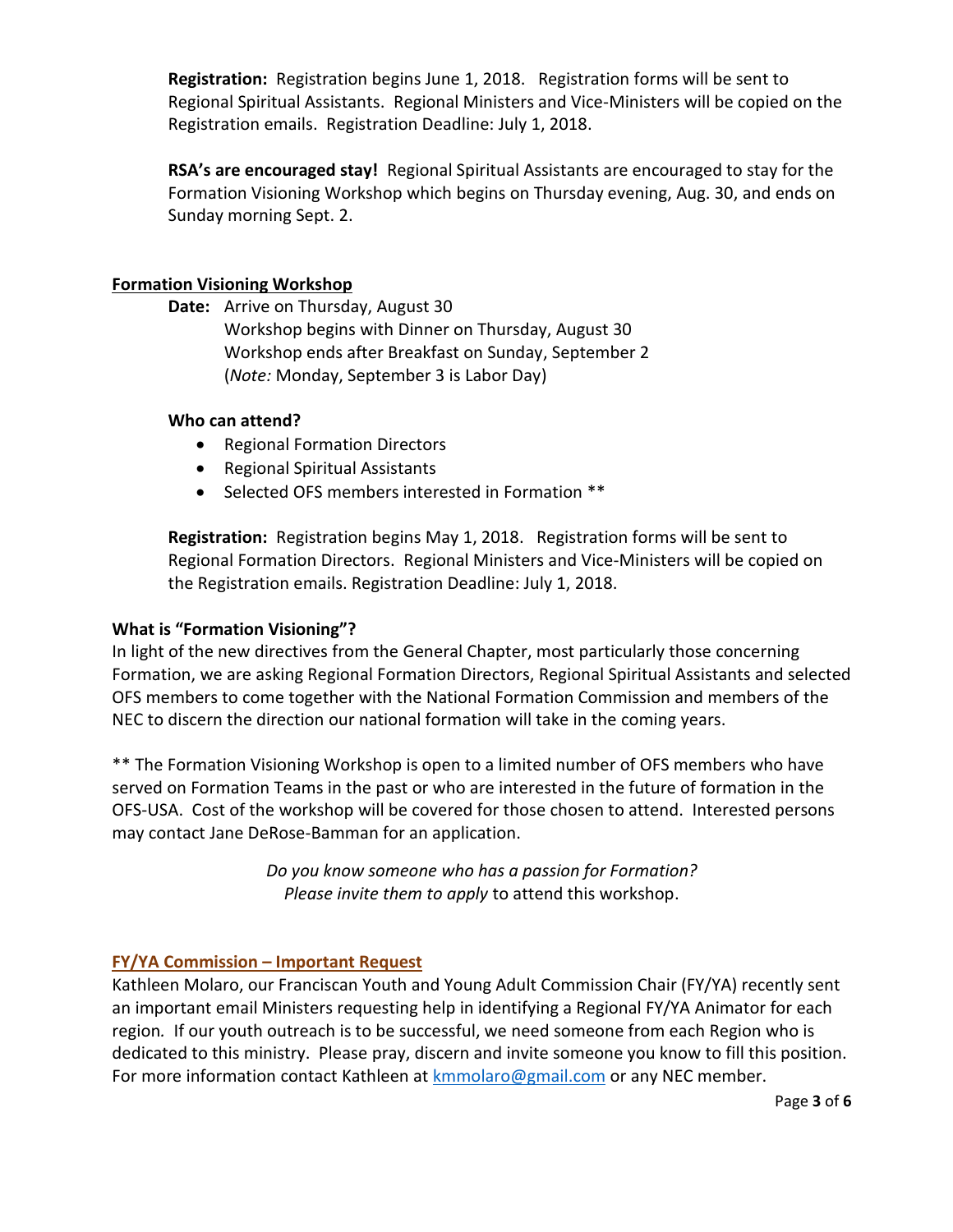### **Vocations Tool Kit – Now on Website**

*From Jane DeRose-Bamman and the Vocations Committee:* Our Vocations Tool Kit is now available on our website. The tool kit includes an introductory document, prayer cards, Come and See session outline, customizable promotional brochure with amazing graphics, a "Come and See" PowerPoint presentation including talking points, some testimonial questions, and more! Most of the documents are available in English, Spanish and Korean. Feel free to customize for your situation. Consider trying something new from the tool kit, but remember that our most effective promotional tool is living our vocations daily, i.e. there is no vacation from your vocation.

## **Updated Regional Election and Visitation Documents**

All documents related to Regional Elections and Visitations *have been updated.* They are available on our secularfranciscansusa.org website. Click on "Resources."

#### **2018 Chapter – Save the Dates**

Our 2018 National Fraternity Chapter (NAFRA 2018) will be held in St. Louis, MO., at the St. Louis Airport Renaissance (Home of the 2016 Q). Chapter begins with dinner on Tuesday, Oct. 9 and ends on Sunday morning, Oct. 14. New Regional Ministers are invited to arrive early on Tuesday in order to attend a mid-afternoon Orientation Meeting.

### **Report from the National Database Task Force**

The database task force met October 25-29, 2017, welcoming new member Raymond Clarke. Members Neal Verzwyvelt, Roger Raupp and Bob Herbelin each reported on their areas of work. Roger is wrapping up his efforts on the web interface, to be incorporated into the work that Neal has begun. Bob is documenting the administrative interface to the database in preparation for the new development there. Development efforts are currently focused on getting some muchneeded new functionality before Chapter this year (as part of the overall restructure/preparation for a new front end). The group plans to meet at some point in 2018 prior to Chapter. Although work proceeds slowly they have a very good working group with new enthusiasm and ambition. They will continue to work toward the goal of having a database that is ready for a "face lift".

### **National Database Administrator**

Cyl Maljan-Herbelin is our National Database Administrator. If you have questions, or encounter any issues with the database you may contact her via email at [cylmaljan@earthlink.net.](mailto:cylmaljan@earthlink.net) *Note:* Our previous Administrator, Bob Herbelin, has not retired - Cyl has stepped up so that Bob can concentrate on database updates. Thank you Bob for *continuing* your many years of service!

### **Host Region Needed ASAP for 2020 NAFRA Chapter**

It is critical that we secure venues for our annual NAFRA Chapters at least two years in advance. This means *we need to look NOW for a location for our 2020 NAFRA Chapter*. Please check on the availability of retreat centers in your area and consider hosting your brothers and sisters for a Tuesday-Sunday timeframe sometime between September 8 and November 1, 2020. For more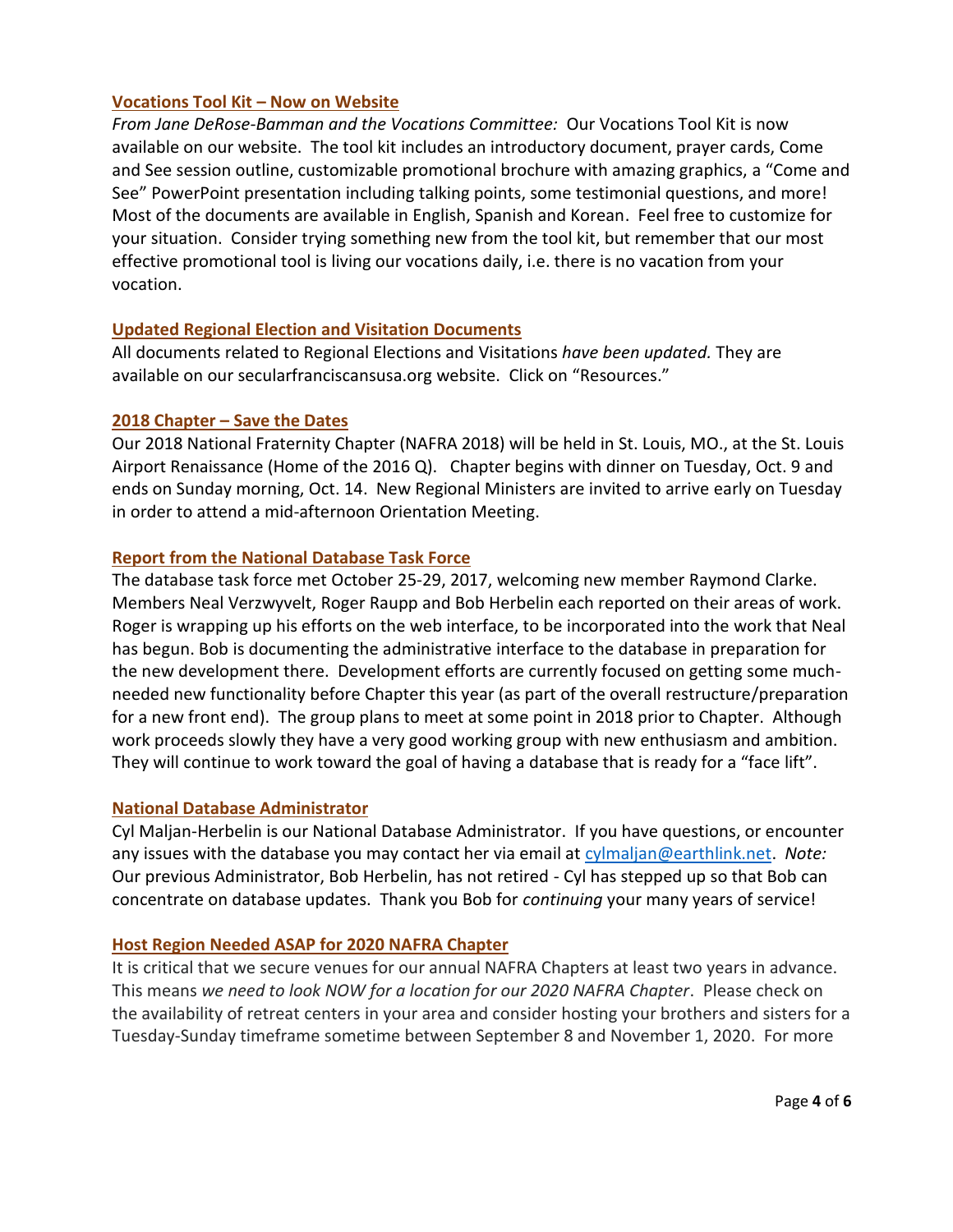information on what it takes to host a NAFRA Chapter please contact Jan Parker or Jane DeRose-Bamman. (I believe we have a host Region for 2019! Stay tuned.)

## **OFS Formation Events – Summer Seminar and Franciscan Institute**

Secular Franciscan Summer Seminar at St. Francis University, Loretto, Pennsylvania: <https://sites.google.com/francis.edu/2018-ofs-summer-seminar/home?authuser=0>

Secular Franciscan Conference at St. Bonaventure University in New York: [http://www.sbu.edu/about-sbu/sbu-campus-maps-directions/franciscan-institute/summer-Fall-](http://www.sbu.edu/about-sbu/sbu-campus-maps-directions/franciscan-institute/summer-Fall-2018-programs#Secular)[2018-programs#Secular](http://www.sbu.edu/about-sbu/sbu-campus-maps-directions/franciscan-institute/summer-Fall-2018-programs#Secular)

### **Holy Land Outreach**

Thank you for your efforts to promote the Good Friday collection for the Franciscans in the Holy Land. I pray that, overall, we made a difference, but I was sad to see reports from two parishes in my area where collections totaled \$44 and \$164. It's not too late to do a little more Franciscan begging. Here's the link for donations. <https://myfranciscan.org/good-friday/>



## **OFS-USA Logo**

Our new OFS-USA logo (pictured) is posted on our website for download. Local and Regional fraternities are invited to use this logo widely, helping us create a "brand" for the OFS-USA. It is suggested that any lettering used in conjunction with the logo be in *Palatino Linotype* font, as featured on our new website.

# **2021 Quinquennial (Q)**

The location and date of our 2021 Quinquennial Congress is set. It will be held at the Sheraton Grand Hotel in Phoenix, Arizona. Arrival date is Wed., August 18, 2021. Departure is Sunday, August 22, 2021. Thank you for your quick response to our request to ratify the place and date.

### **Duns Scotus Trust Fund (DSTF) Grants**

Those interested in applying for a DSTF grant please note the following:

- Applications received by May 31 will be reviewed by July 15. The applicant will receive a decision by July 31.
- Applications received by September 30 will be reviewed by November 15. The applicant will receive a decision by November 30.

# **Elective Chapter and Call for Nominations**

Our 2018 Chapter will be held October 9-14 at the Renaissance St. Louis Airport Hotel in St. Louis, MO. At this Chapter we will be electing a new NEC. Let's be praying and discerning. The call for nominations will go out on April 13 – watch for the email. Nominations will close June 13.

**CIOFS Newsletter – Vox Franciscana**